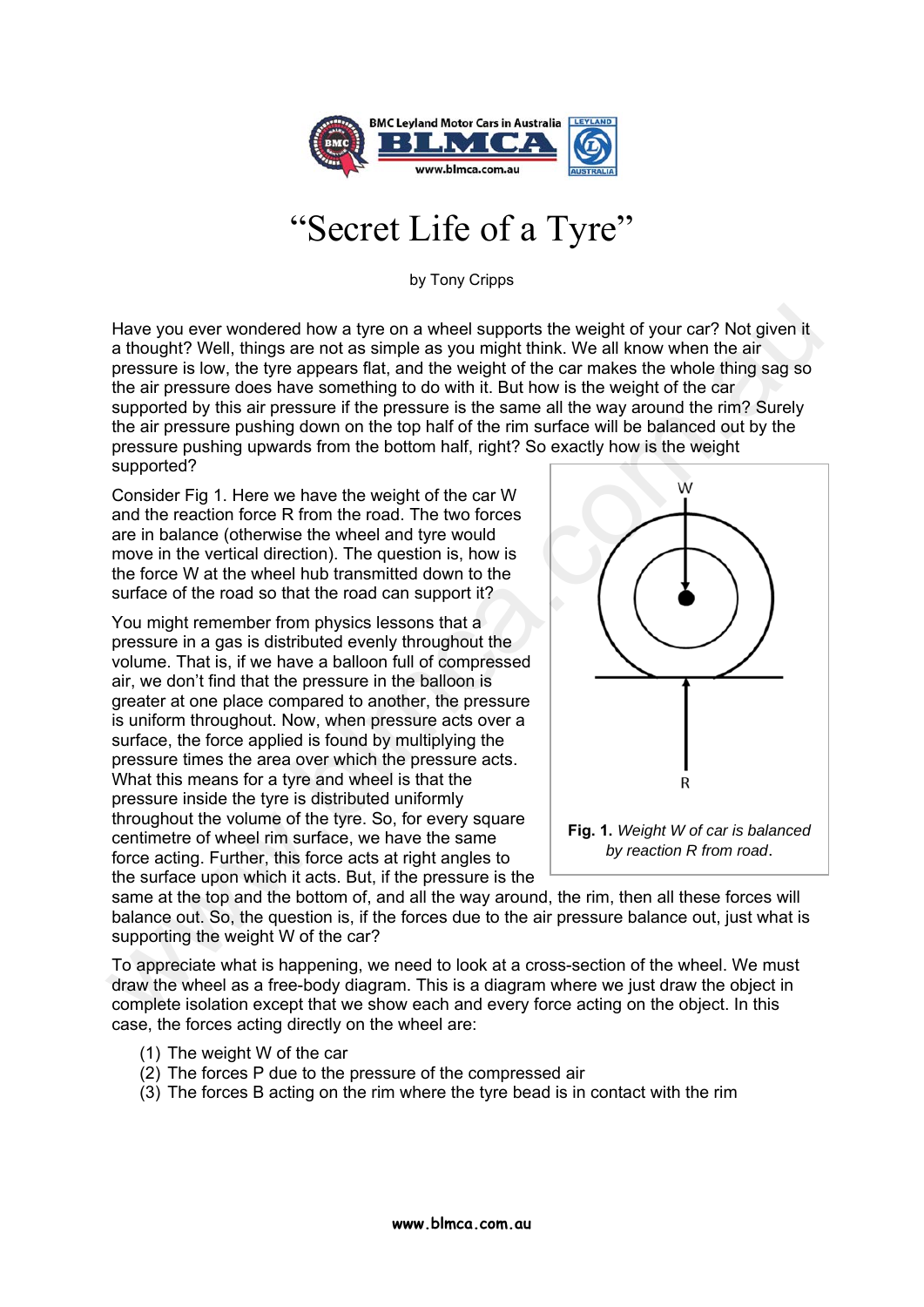Since the forces due to the air pressure completely balance out, we can forget about these for the moment. What is left are the forces acting at the bead. What are these forces? Well, it is easy to imagine that when the tyre has pressure in it, the fabric of the tyre is placed under tension, just like the surface of a balloon is under tension when it is inflated. That is, the air pressure pushes outwards on the tyre walls and the side walls are placed in tension in the radial direction (we will forget about tensile forces around the circumference at the moment).

Now let's look at a free body diagram of the *tyre* in cross section, Fig. 3.

The tension in the side walls depends on the air pressure inside the tyre. But, and here is the crucial point, the downwards pressure from within the tyre over the contact patch is balanced by the upwards pressure over the contact patch from reaction force from the road. That is, the pressure over the contact patch is not contributing to the tension in the radial plies in the side walls because the tyre material is sandwiched between the inside pressure and the road surface. You can see this yourself if you put the palm of your hand flat against the side of a party balloon. You will feel the balloon material relax under your palm as the tension in that part of the balloon surface is relieved. This means that for a moment).<br>
We lets look at a free body diagram of the *tyre* in cross<br>
Section, Fig. 3.<br>
The tension in the side walls depends on the air<br>
pressure from the in the side was depends on the air<br>
point, the downwards pressure





tyre, the tension in the side walls at the bottom is less than the tension force in the side walls at the top. What this then means is that there is a greater tensile force in the ply at the top of the tyre than there is at the bottom. It is this difference in tensile force that supports the weight of the car.

Does this make sense? Let's try a couple of different cases:

- 1. The tyre pressure is reduced: In this case, the tyre would go slightly flat and the contact patch area would increase. But, the difference between the tension in the top and bottom of the radial plys would remain the same, even though the absolute value of these tensile forces would be less. It is the *difference* in tension that is important.
- 2. The tyre pressure is increased: In this case, the contact patch area would decrease, and less of the radial ply would be sandwiched between the road and the air pressure force. In other words, more of the radial ply of the tyre at the bottom would be under tension, but the *difference* in tension between the top and the bottom would remain the same.
- 3. The weight of the car is increased: the contact patch increases in size and so the *difference* in tension between the top and the bottom plies is increased by the same amount.